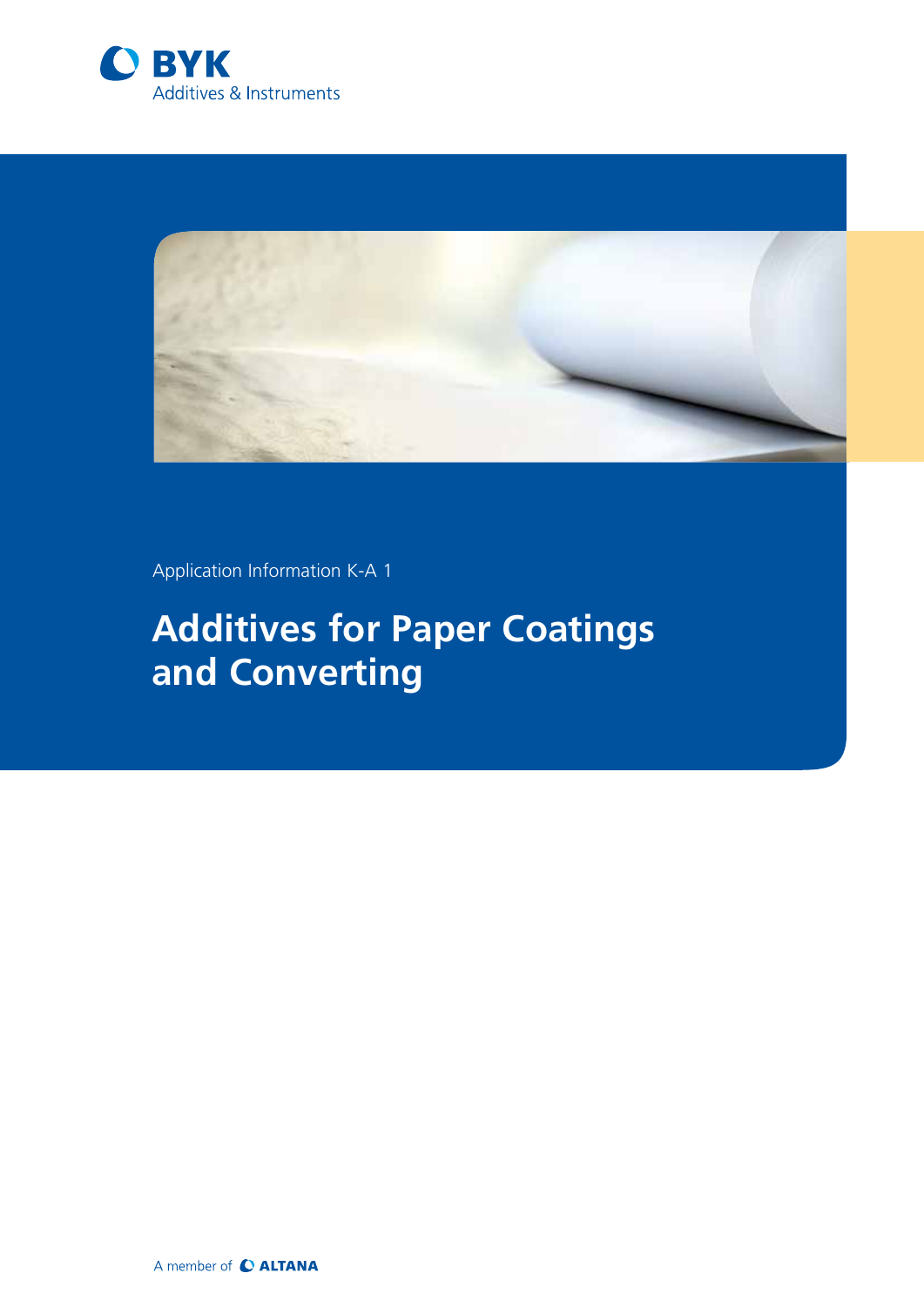Application Information K-A 1

# **Additives for Paper Coatings and Converting**

#### **Contents**

| Introduction                        | Page | 2 |
|-------------------------------------|------|---|
| Wetting and Dispersing Additives    | Page | 3 |
| Defoaming and Anti-foam Additives   | Page | 3 |
| Rheology Modifiers                  | Page | 3 |
| Surface Active Additives            | Page | 4 |
| <b>Wax Emulsions</b>                | Page | 5 |
| <b>Activated Clay Coatings</b>      | Page | 6 |
| Synthetic Layered Silicate Colloids | Page |   |
| <b>Optimised Solutions</b>          | Page |   |

## **Introduction**

Paper Coating and Converting impart special qualities to the paper surface to deliver a performance not exhibited by the uncoated base paper. In all cases additives and functional reagents are required to deliver an optimised paper surface and the required performance.

BYK Additives and Instruments has products that can assist in the preparation of the coating colour, improve the coating process, enhance the paper surface and deliver specialised functional performance.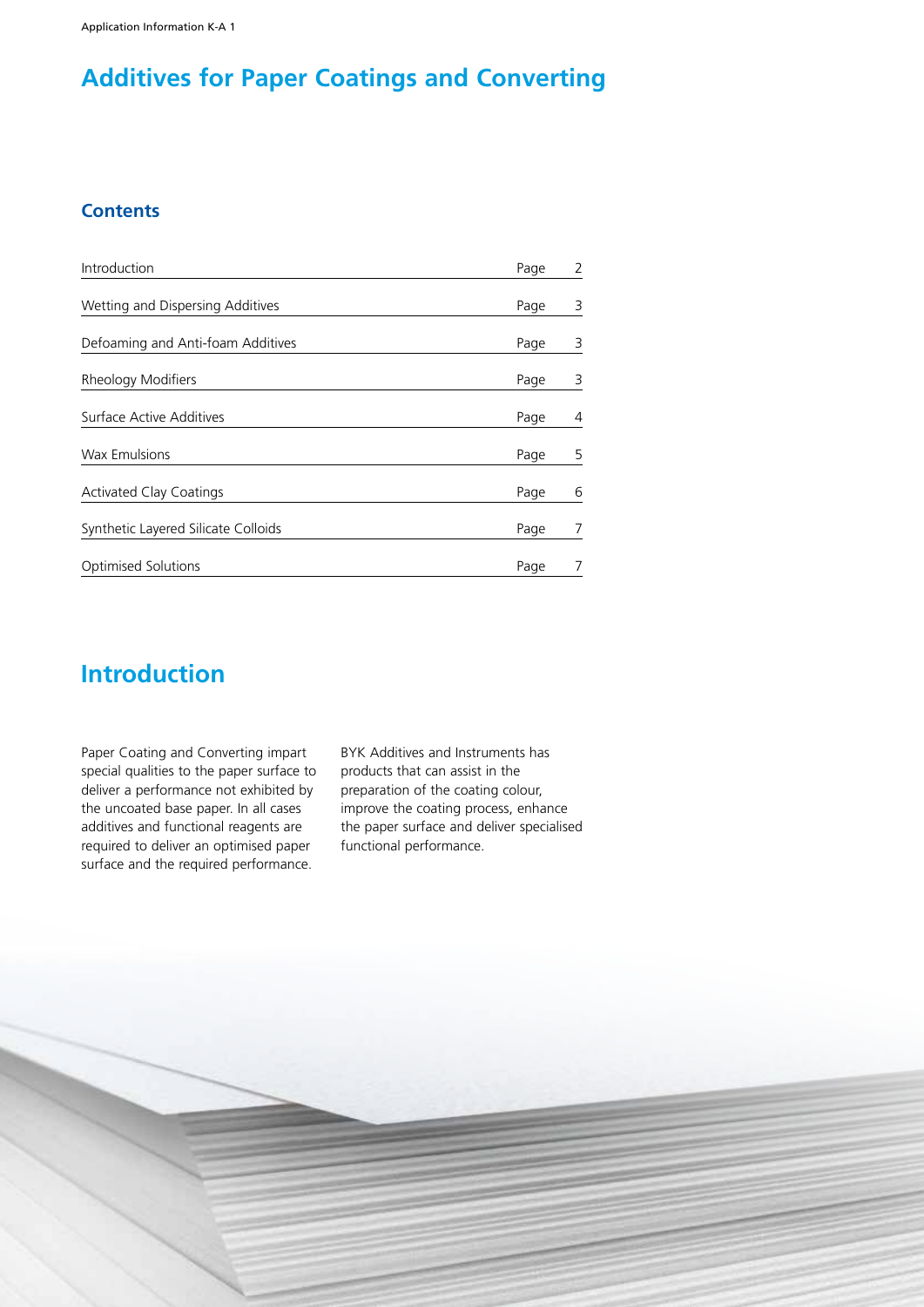### **Wetting and Dispersing Additives**

Effective dispersion of the coating materials is important in ensuring the best effects and performance are achieved and in developing the optimal paper surface. Incomplete dispersion leads to sub-optimal performance, coating defects and potential damage to the coating equipment itself. Wetting and Dispersing Additives can be used to assist this process, avoiding lengthy, high energy dispersion processes.

The **BYK and DISPERBYK** products offer a range of potential additives that can be matched to the materials to be dispersed to deliver the optimised coating colour in a cost effective manner.

#### **A Coating Defect Caused by Poor Dispersion**



**Blade streak**

figure 1

### **Defoaming and Anti-foam Additives**

The presence of entrained air in the coating colour will lead to an uneven coated surface, and potentially one with gaps in the coating. Defoaming or Antifoam Additives may be used to prevent the production of foam or to destroy it

once formed by post addition. The BYK defoaming additives provide a wide selection that can be matched to the coating materials to give the required level of compatibility to deliver excellent foam prevention or elimination without

creating other surface defects. The range includes:

- APEO-free Mineral Oil Defoamers
- Silicone Defoamers
- Polymeric Defoamers, that are both mineral-oil- and silicone-free

### **Rheology Modifiers**

During the coating process the coating colour will be subjected to a wide range of shear conditions. Throughout these the colour must remain stable and withstand these changes in order to develop a continuous, even and optimised coating whilst maintaining excellent coating machine runnability.

The **BYK** and **OPTIFLO** range of Rheological Additives can prevent coating colour sedimentation and control shear rheology throughout the process to deliver an optimised coating of excellent performance.

#### **Rheology Control**



figure 2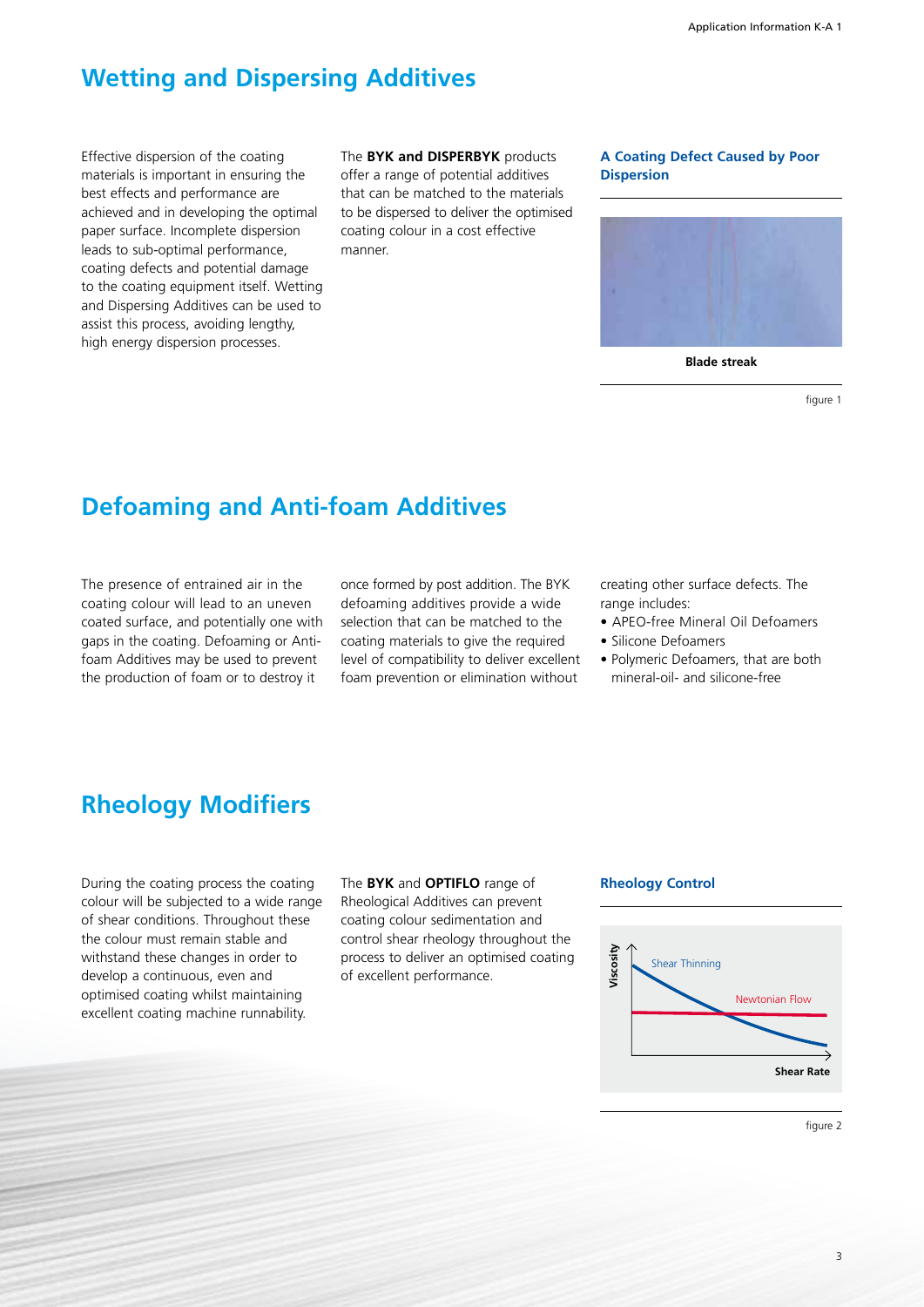# **Surface Active Additives**

Surface Active Additives can be used to control surface tension both of the coating colour during coating and of the finished coated paper.

In **Curtain Coating** control of the surface tension of the coating colour during the "drop of the curtain" is essential to prevent splitting and retain a stable curtain. Through understanding the interfacial chemistry **BYK Surface Tension Control Additives** can be matched to the coating operation and used in combination with **BYK and OPTIFLO Rheological Additives** to deliver the optimised coating solution. Silicone-free product options are available.

In **Cast Coating** surface additives can be used to improve the release from the coating rollers to give both a better quality coating and an increase in time between roller clean downs.

The performance of a coated paper surface can be enhanced by the use of Surface Active Additives:

- The evenness of a coating is related to the wetting of the paper surface and the penetration speed into the paper web. Reduction of surface tension with BYK surface active additives products will improve the speed, distribution and penetration into the paper web and so deliver a more uniform coating surface.
- Printability is related to printing ink acceptance and adhesion and is in turn a function of the wettability and uniformity of the paper surface. The correct balance of polar to disperse components of the surface tension is critical to delivering good printability. Failure to achieve these may lead to print mottle, missing dots and dot gain.

¥.





**Standard coating color Standard coating color + BYK-3410 (0.8 parts)**

figure 3



 $\blacktriangleright$ 

**Surface Tension and Rheology Control – Curtain Coating – Curtain Stability**

4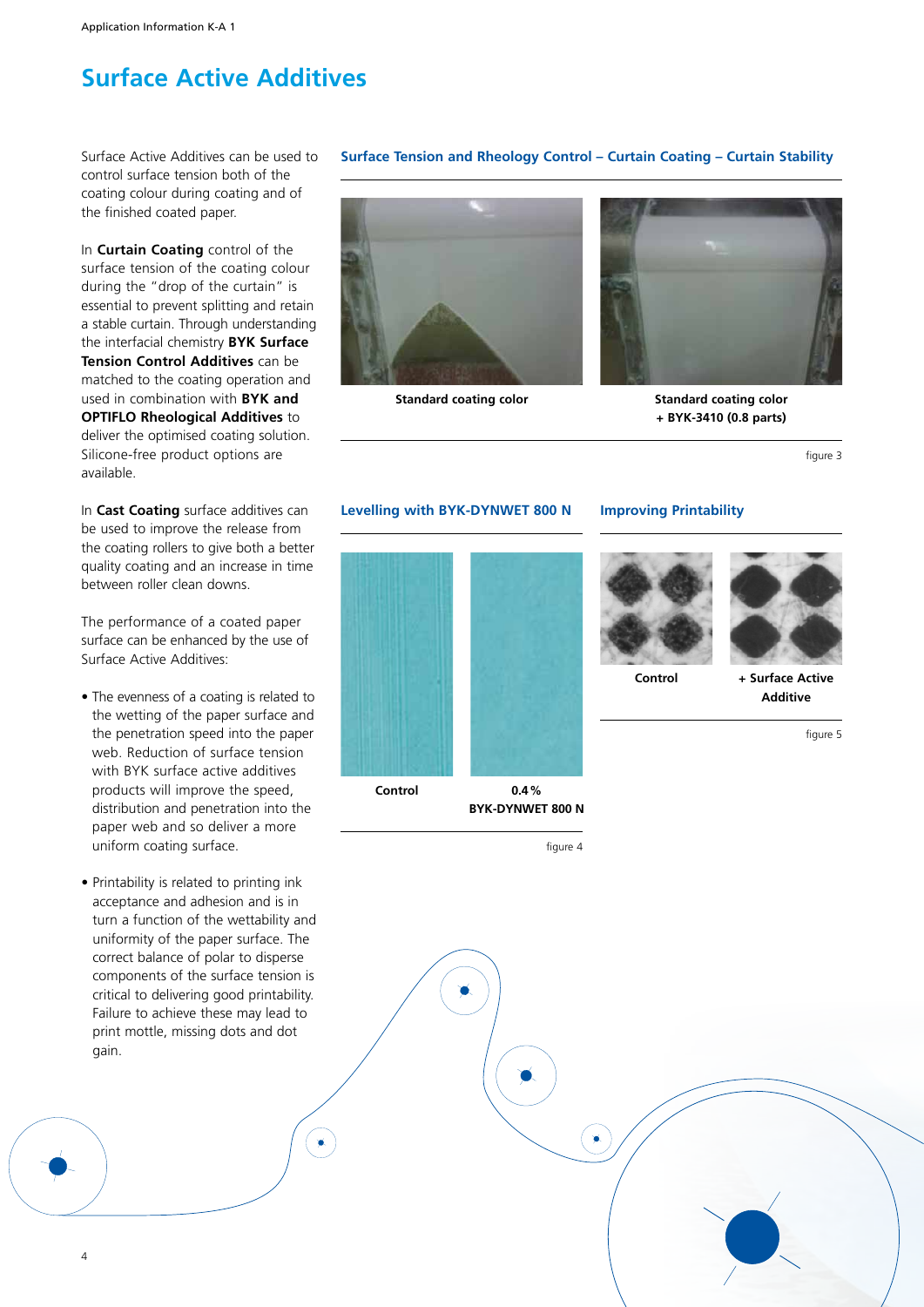#### **Wax Emulsions**

Wax additives can also be considered to be Surface Active Additives. The Incorporation of wax into a paper coating can improve the properties of the paper coating and impart functional performance to the paper. The **AQUACER** and **HORDAMER** ranges of wax emulsions provide a highly effective means of introducing these products. The ranges include Natural, Synthetic and Semi-Synthetic waxes which combine with emulsification technology to deliver products suitable for wide range performance enhancements and functional surface developments.

#### **Gloss Streaks on Matt Paper**



figure 6

These include:

- Improvements on **Rub and Scratch Resistance** leading to papers that are both less prone to rub marks in the coating machine and scratch marks in use.
- Reduction of **Penetration** of coating materials into the paper web leading to improved effectiveness of the coating.
- Improvements in **Printability** by creating a more uniform surface thus reducing any tendency to mottling.
- Adjustment in the **Friction** between coated paper sheets can be achieved, to both increase and reduce slip.
- A wax coating allows **Heat-sealing of paper to polymer films** to provide an efficient and effective means of producing hermetically sealed packages – for example medical packages.
- **Thermal transfer of printed images** from paper to other substrates is facilitated by a coating with wax additives, carefully selected to match the melting point of the wax with the temperature of the transfer process.
- **Barrier Papers** for oil, water, grease and fat can be produced.

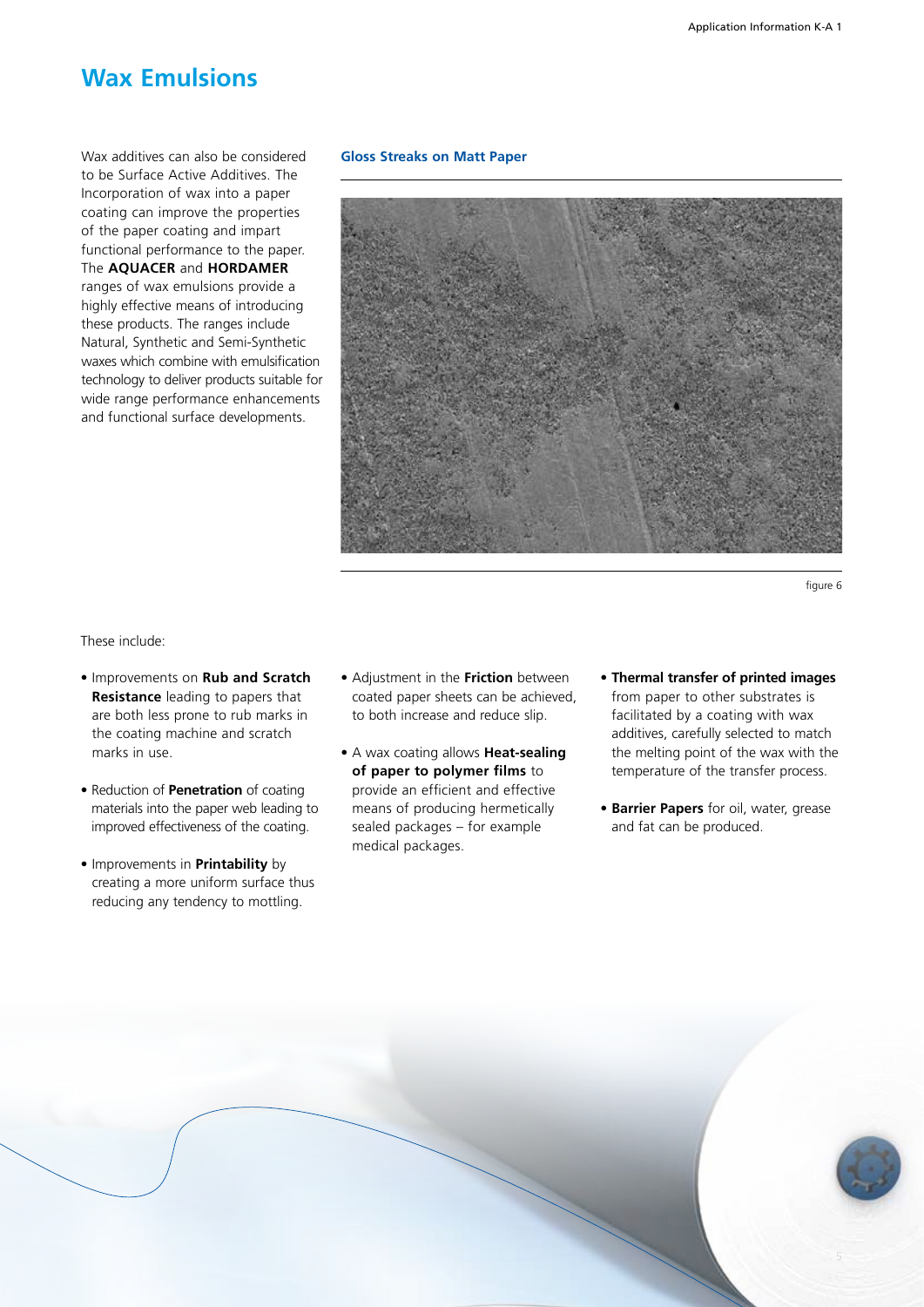## **Activated Clay Coatings**

Modified clay products can be used to deliver specialised functional surfaces for special printing applications. The **FULACOLOR** range of acid activated clays products combine controlled porosity with reactive surfaces to give products suitable for a number of printing duties:

- For **Carbonless Copying Paper** the acid activation process develops a surface that has both excellent absorption properties and reactive sites to deliver an immediate, sharp and permanent image with all colour former systems and microcapsule types.
- For **Inkjet Printing** the excellent absorption properties can be employed to deliver a bright, clear and sharp image with all ink technologies in a highly cost effective manner. Controlled particle size distribution allows rapid removal of the ink carrier to deliver fast drying, which is of critical importance in high speed printing applications.

6

#### **Carbonless Copy Paper**



figure 7

#### **Inkjet Prints with and without FULACOLOR**



figure 8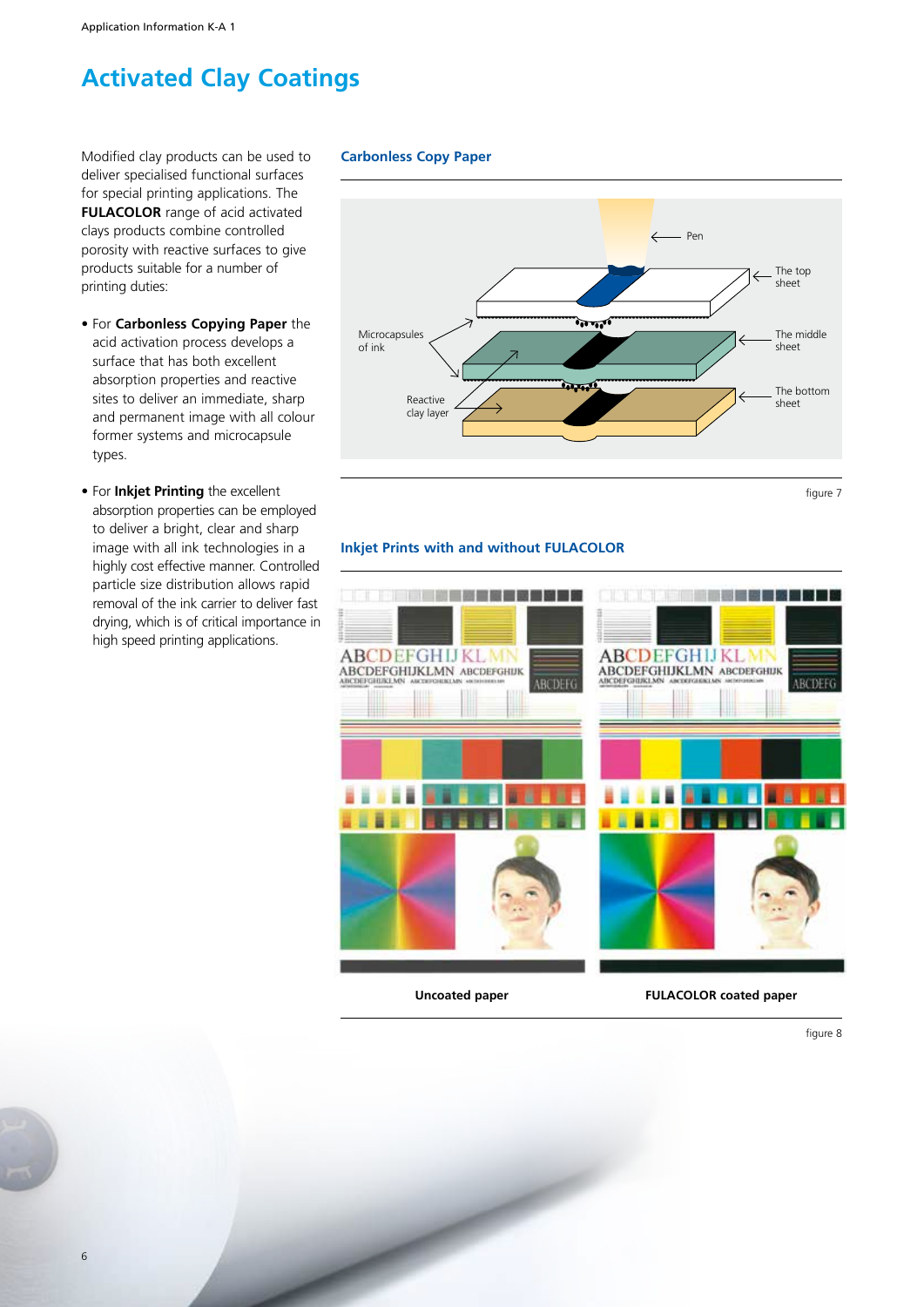## **Synthetic Layered Silicate Colloids**

The unique **LAPONITE** synthetic layered silicate colloids disperse completely in water under moderate shear to individual platelets to give a clear dispersion. When the shear is removed the platelets quickly reassemble to form a "house of cards" structure which can stabilise dispersions and prevent sedimentation.

When shear is reapplied the structure is immediately destroyed and reverts to liquid form. Coated onto paper the Laponite platelets align to form a transparent film. The films can be utilised in a number of duties:

- The aligned nature of the Laponite platelets are ideal for creating a **Barrier** to larger molecules by creating a "tortuous path" in either direction.
- **Anti-static Base Papers** can be achieved. The very small particle size of the dispersed colloid and the charge distribution of each particle combine to produce a conductive layer that can dissipate and prevent static charge build up, particularly important in application were a static spark could create problems e.g. abrasive papers.
- The same basic technology can be employed to develop **Conductive Coatings.**

# **Single LAPONITE Platelet** ∂+ ∂+ ∂+ ∂+ 25 nm 0.92 nm **Gel Formation: House of Cards**

figure 9

figure 10

#### **Barrier Properties**



figure 11

# **Optimised Solutions**

The range technologies available facilitate the development of optimised solutions for specialised paper applications. This is supported by state of the art analytical capability which allows characterisation of the paper

surface. This understanding of the surface combined with a knowledge of the requirements of the application permits the identification of the ideal additive and functional coating material formulation. The range of products

available ensures that specific requirements, such as food contact authorisation, can be considered and satisfied in developing the optimal solution.